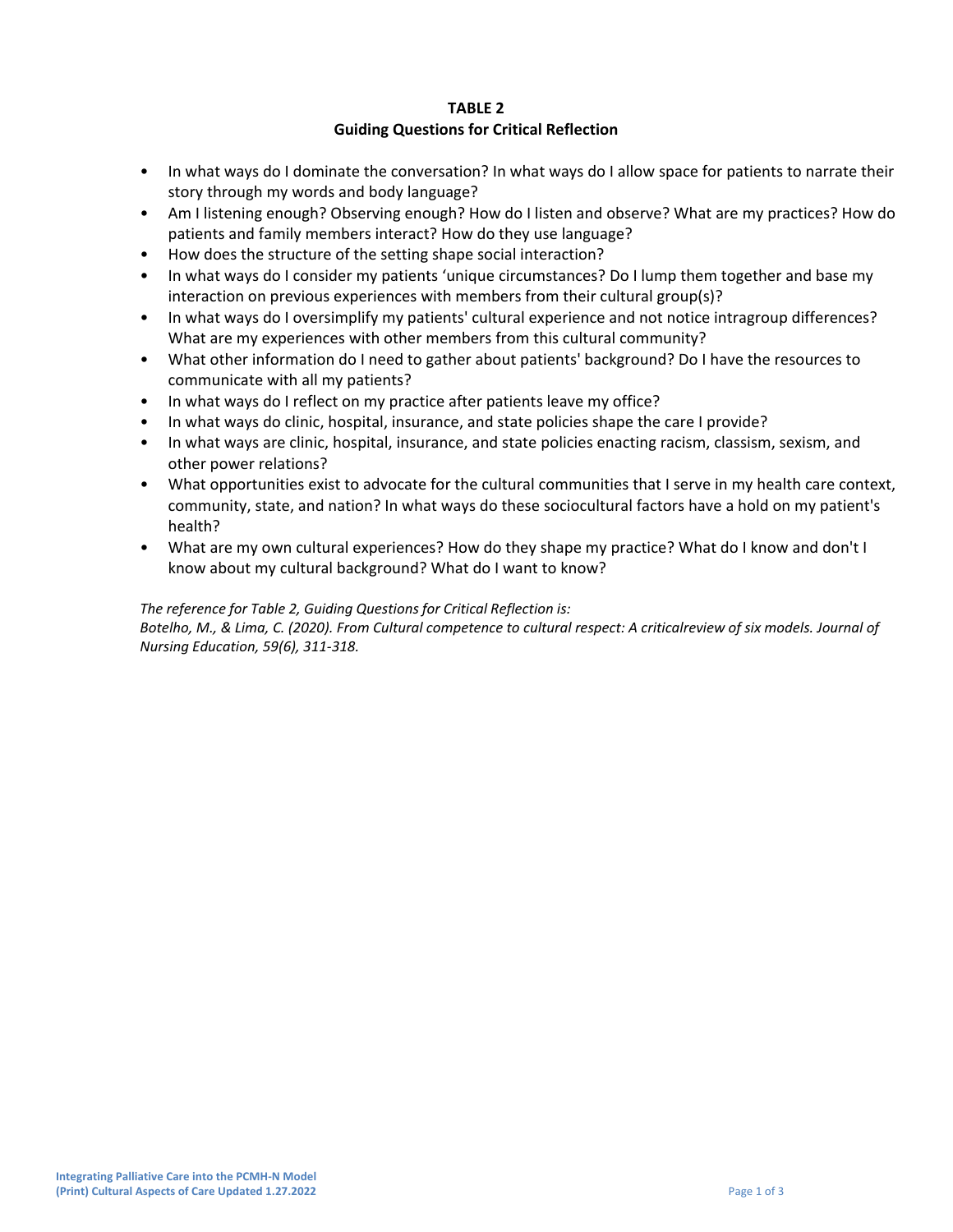### **Cultural Self-assessment Questionnaire**

For each of thepairs of statements below, **choose either As or Bs** most representativeof your attitudes.

| <b>1A</b>  | Although people may speak different languages and dress in different ways, beneath the surface<br>everyoneis the same.                                                 |
|------------|------------------------------------------------------------------------------------------------------------------------------------------------------------------------|
| <b>1B</b>  | Beneath the surface, the values and assumptions held by diverse cultures may be very different<br>from eachother.                                                      |
| 2A         | Other people probably have the same basic beliefs and attitudes as I do.                                                                                               |
| 2B         | People in different cultures may well not have the same basic beliefs and attitudes as I do.                                                                           |
| 3A         | I would find it relatively hard to identify a range of external influences (for example, profession,<br>nationality and so on) on the way in which I think and behave. |
| 3B         | I would find it relatively easy to identify a range of external influences (for example, profession,<br>nationality and so on) on the way in which I think and behave. |
| 4A         | It is not usually necessary to know too much about someone's background in order to come to an<br>understanding of who they are.                                       |
| 4B         | The only way to really know someone is to understand something about the cultures and social<br>groups towhich they belong.                                            |
| <b>5A</b>  | I think that first impressions are usually quite a good way of coming to a judgement about<br>someone.                                                                 |
| <b>5B</b>  | I think that first impressions are rarely quite a good way of coming to a judgement about<br>someone.                                                                  |
| 6A         | I think that there is usually one best way of arriving at a decision.                                                                                                  |
| 6B         | I think that different perspectives can contribute greatly to good decision-making                                                                                     |
| <b>7A</b>  | I think that diversity makes it harder for people to work together.                                                                                                    |
| <b>7B</b>  | I think that diversity makes a positive contribution to working together.                                                                                              |
| <b>8A</b>  | I would find it quite hard to describe my basic values and beliefs, and the things that are most<br>import ant tome as a person.                                       |
| <b>8B</b>  | I would find it quite easy to describe my basic values and beliefs, and the things that are most<br>important to me as a person.                                       |
|            |                                                                                                                                                                        |
| <b>9A</b>  | I can rarely recognize when culture is having an impact on the effectiveness of my communication<br>withpeople from different backgrounds.                             |
| <b>9B</b>  | I can usually recognize when culture is having an impact on the effectiveness of my communication<br>withpeople from different backgrounds.                            |
| <b>10A</b> | I find it easy to recognize when I am suffering from stress and anxiety.                                                                                               |
| <b>10B</b> | I find it difficult to recognize when I am suffering from stress and anxiety.                                                                                          |
|            | Count the number of A and B answers and write down the totals below:                                                                                                   |
|            | <b>Total As:</b> _________ More As than Bs means being more culturally effective.                                                                                      |

## **Count the number of A and Banswers and write down the totals below:**

**Total Bs:** \_\_\_\_\_\_\_\_\_\_ More Bs than As means there is a need to develop more understanding ofcultural implications Adapted from The Cross-Cultural Communication Trainer's Manual - Volume Two: Activities for Cross-Cultural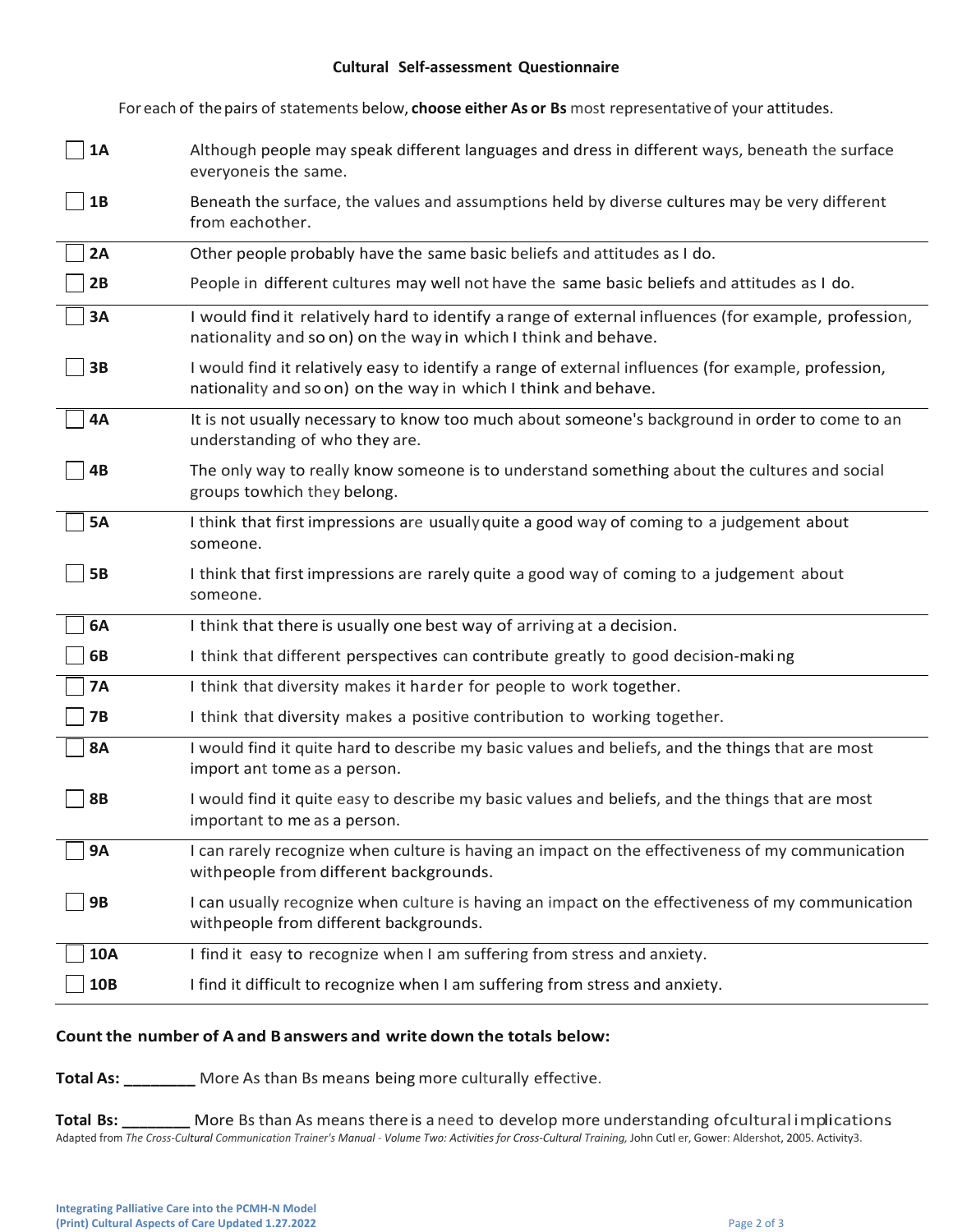| <b>TABLE 3</b><br>Cross-Cultural Interview Questions Regarding Serious Illness and End-of-Life Care |                                                                                                                                                                                                                                                                                                                                                                                                                                                                  |  |
|-----------------------------------------------------------------------------------------------------|------------------------------------------------------------------------------------------------------------------------------------------------------------------------------------------------------------------------------------------------------------------------------------------------------------------------------------------------------------------------------------------------------------------------------------------------------------------|--|
|                                                                                                     | "Some people want to know everything about their medical condition, and others do not. What is<br>yourpreference?"                                                                                                                                                                                                                                                                                                                                               |  |
|                                                                                                     | "Do you prefer to make medical decisions about future tests or treatments for yourself, or would you<br>prefer thatsomeone else make them for you?"                                                                                                                                                                                                                                                                                                              |  |
|                                                                                                     | To patients who request that the physician discuss their condition with family members: "Would you be more<br>comfortable if I spoke with your (brother, son, daughter) alone, or would you like to be present?" If the<br>patient chooses not to be present: "If you change your mind at any point and would like more information,<br>please let meknow. I will answer any questions you have." (This exchange should be documented in the<br>medical record.) |  |
|                                                                                                     | When discussing medical issues with family members, particularly through a translator, it is often helpful to<br>confirm their understanding: "I want to be sure that I am explaining your mother's treatment options<br>accurately. Could you explain to me what you understand about your mother's condition and the treatment<br>that we are recommending?"                                                                                                   |  |
|                                                                                                     | "Is there anything that would be helpful for me to know about how your family/community/religious<br>faith viewsserious illness and treatment?"                                                                                                                                                                                                                                                                                                                  |  |
|                                                                                                     | "Sometimes people are uncomfortable discussing these issues with a doctor who is of a different race or<br>culturalbackground. Are you comfortable with me treating you? Will you please let me know if there is<br>anything about your background that would be helpful for me to know in working with you or your (mother,<br>father, sister, brother)?"                                                                                                       |  |

*Information from references 5, 19,and 25*.

*Copyright © 2005 by the American Academy of Family Physicians.*

This content is owned by the AAFP. A person viewing it online may make one printout of the material and may use that printout *only for his or her personal, non-commercial reference. This material may not otherwise be downloaded, copied,printed, stored, transmitted or reproduced in any medium, whether now known or later invented, except as authorized in writing by the AAFP. Contact [afpserv@aafp.org](mailto:afpserv@aafp.org) for copyright questions and/or permission requests.*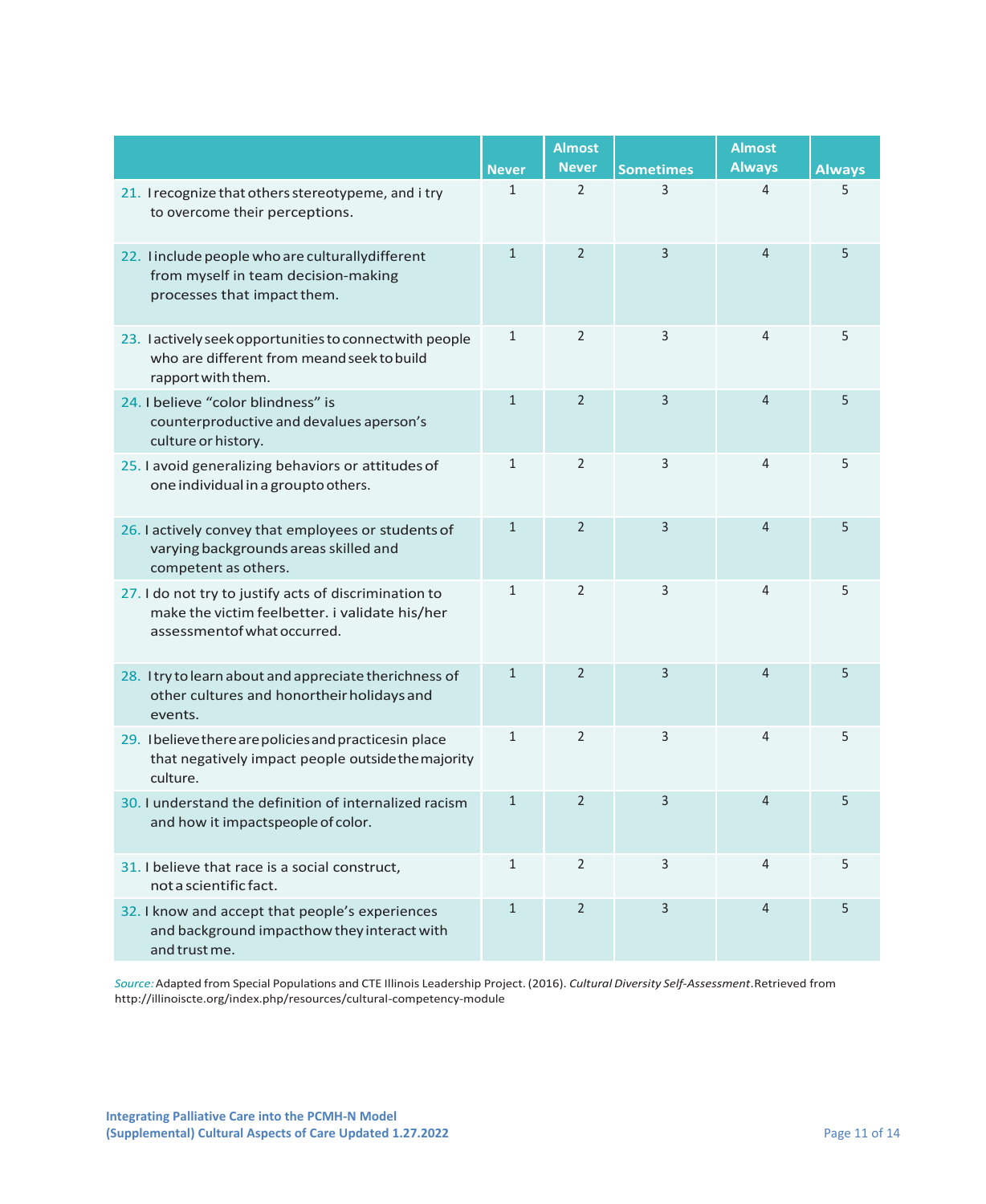#### Scoring

Sum the numbers you circled on the questionnaire. This number is your cultural diversity awareness score.

#### **Total Score**

Cultural diversity awareness score:

#### **Scoring Interpretation**

This self-assessment is designed to measure your beliefs and behavior regarding cultural diversity and inclusion. A higher score on the assessment indicates that you are acutely aware of prejudice and bias, and that you are very aware of the impact of your behavior on others. Individuals who score high relate to others in ways that value diversity. A lower score on the assessment suggests that you are unaware of prejudice and bias, and that you are not fully aware of the impact of your biased behavior on others. Individuals who score low communicate with others in ways that do not value diversity.

If your score is 130-160, you are in the very high range. If your score is 100-129,

you are in the high range.

If your score is 70-99, you are in the moderate range.

If your score is 40-69, you are in the low range.

If your score is 0-39, you are in the very low range.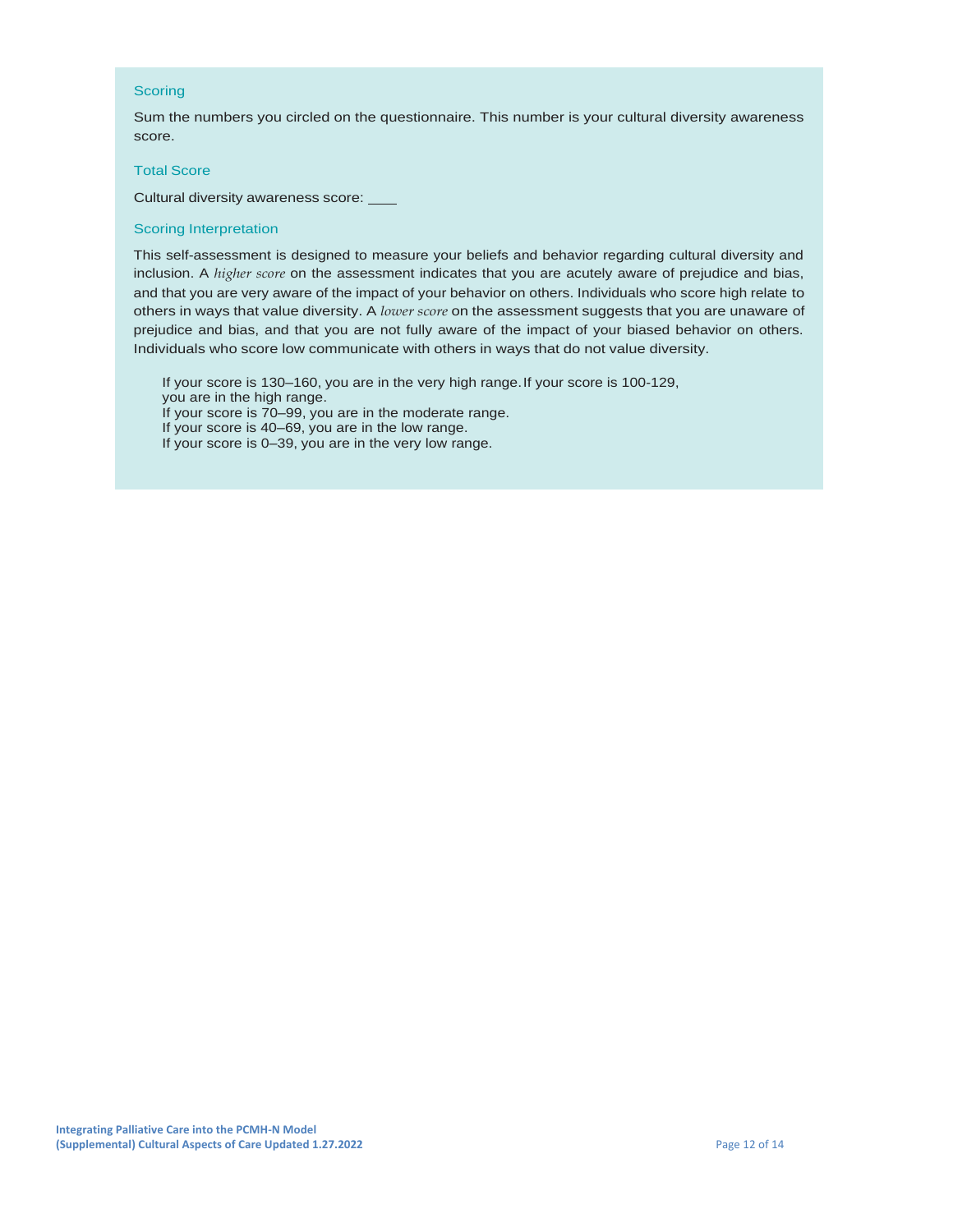# **Kagawa-Singer & Blackhall's ABCD Cultural Assessment Model**

Kagawa-Singer and Blackhall developed a cultural assessment mnemonic approach to assess the degree of cultural adherence to help avoid stereotyping and decrease the risk of miscommunication (Kagawa-Singer &Blackhall, 2001).

The **ABCD** cultural assessment is outlined below:

| <b>Relevant Information</b>                                                                                                                                                                                                                                                                                                                                                                                           | <b>Questions and Strategies for the Health Care</b><br><b>Provider</b>                                                                                                                                                                                                                                                                                                                                                                                                                                                              |  |
|-----------------------------------------------------------------------------------------------------------------------------------------------------------------------------------------------------------------------------------------------------------------------------------------------------------------------------------------------------------------------------------------------------------------------|-------------------------------------------------------------------------------------------------------------------------------------------------------------------------------------------------------------------------------------------------------------------------------------------------------------------------------------------------------------------------------------------------------------------------------------------------------------------------------------------------------------------------------------|--|
| Attitudes of parents and families:<br>What attitudes does this ethnic / cultural<br>group in general -<br>and the patient and family in particular -<br>have about truth telling with regard to<br>diagnosis and prognosis?<br>What is their general attitude towards<br>$\bullet$<br>discussion of death and dying?<br>Do they have positive or negative attitudes<br>$\bullet$<br>about particular aspects of care? | Increase one's knowledge about the<br>$\bullet$<br>values, beliefs, and attitudes of the<br>cultural group most frequently seen in<br>your practice.<br>Determine the patient and family's<br>perception of an illness: "What does your<br>illness/sickness mean to you?"<br>Determine if the patient uses traditional<br>healing practices and for what problems.<br>Determine if the patient or family has<br>positive or negative attitudes about a<br>particular aspect of care being addressed,<br>such as advance directives. |  |
| <b>Beliefs:</b><br>What are the patient's and family's<br>religious and spiritual beliefs, especially<br>relating to the meaning of death and<br>dying, the afterlife, and miracles?                                                                                                                                                                                                                                  | "Spiritual or religious strength sustain many<br>people in times of distress. What is<br>important for me to know about your faith<br>or spiritual needs?"<br>"How can we support your needs and<br>practices?"<br>"Where do you find your strength to make<br>sense of what is happening to you?"                                                                                                                                                                                                                                  |  |
| Context:<br>Determine the historical and political context<br>$\bullet$<br>of the patient's and family's lives, including<br>place of birth, refugee or immigrant status,<br>poverty, experience withdiscrimination,<br>health disparities, languagespoken, and<br>degree of integration within their ethnic<br>community and the degree of assimilation<br>into Western culture.                                     | "Where were you born and raised?"<br>"How long have you lived in the United<br>$\bullet$<br>States?" What has your experience been<br>since coming to the U.S. (or the city)?"<br>"How has your life changed since coming<br>to the U.S.?"<br>"What language are you most comfortable<br>using when talking about your health<br>care?"<br>"What were other important times in your<br>life that might help us better understand<br>your situation?"                                                                                |  |
| Decision-making style:<br>What is the general decision-making style of<br>the cultural group and specifically of the<br>patient and family?<br>Is the emphasis on the individual decision-<br>making process or the family decision-<br>making process?                                                                                                                                                               | "How are decisions about health care<br>$\bullet$<br>made in your family?"<br>"Who is the head of the family?"<br>"Is there anyone else I should talk to in<br>your family about your condition?"                                                                                                                                                                                                                                                                                                                                   |  |